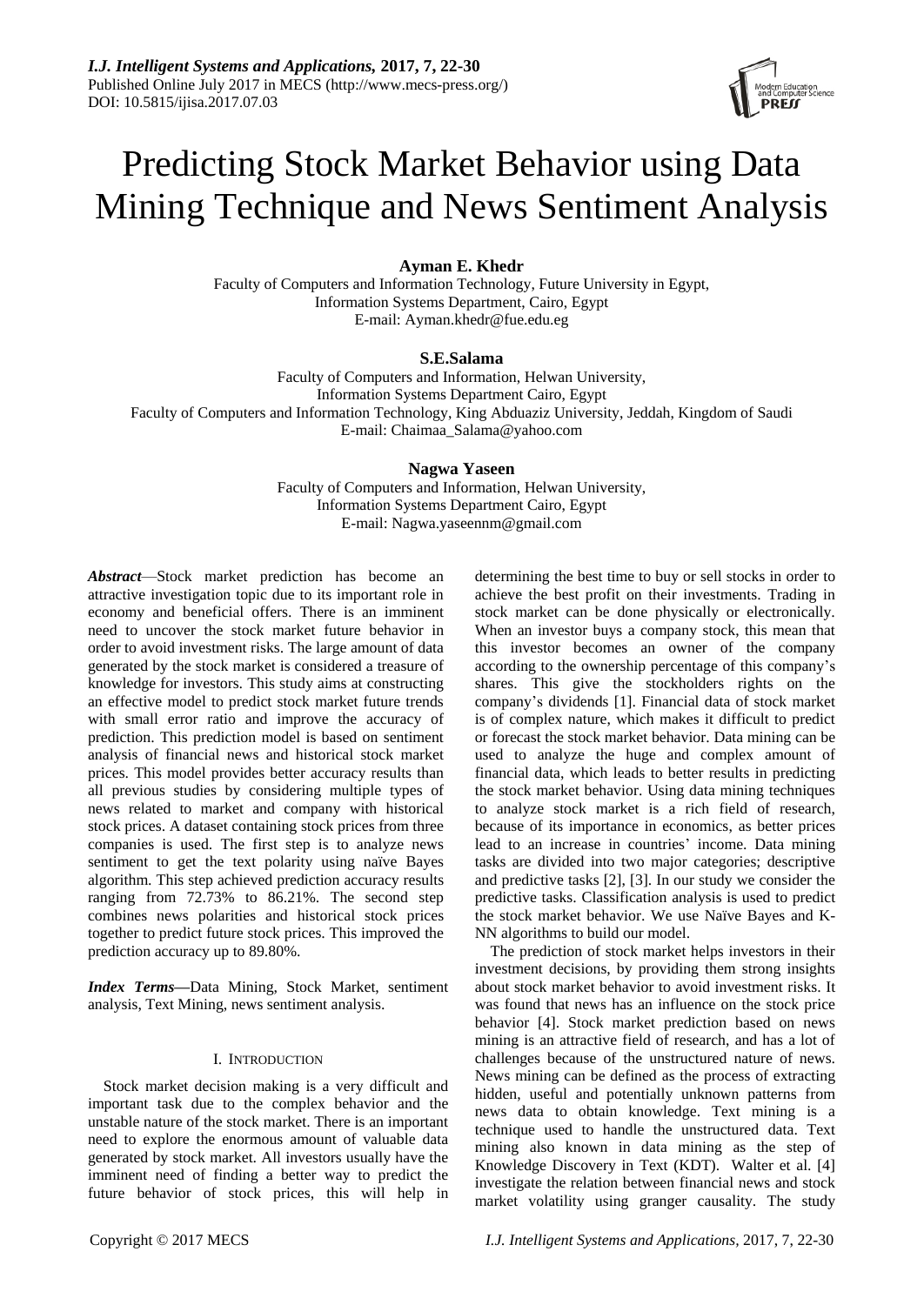reveals that there is a relation between news sentiment and stock prices changes.

Sentiment analysis is the process of determining people's attitudes, opinions, evaluations, appraisals and emotions towards entities such as products, services, organizations, individuals, issues, events, topics, and their attributes [5]. Sentiment analysis considered a particular branch of data mining that classifies textual data into positive, negative and neutral sentiments [28].

Zubair et al.[6] analyze the correlations between Reuters news sentiment and S&P500 index for five years data. This is done using Harvard general inquirer to obtain positive or negative sentiment, then kalman filter tool is used for smoothing estimation and noise reduction. The results demonstrate that there is a strong correlation between S&P500 index and negative economic sentiment time series. Text preprocessing [7], [8] is a vital and important task in text mining, NLP and information retrieval. It is used for preparing unstructured data for knowledge extraction. There are many different tasks for text preprocessing; tokenization, stop-word-removal and stemming are among the most common techniques. Tokenization is the process of splitting the text into a stream of words called tokens. Tokenization have an importance in linguistics and computer science fields and considered a part of lexical analysis. Identifying the meaningful keywords is the main goal of using tokenization. Stop-word-removal is the process of removing the frequently repeated words that does not have any significant meaning in the document such as the, and, are, this…etc. Stemming aims at return the variation of the word into common representation by removing suffixes [7].

In this paper, the proposed approach uses sentiment analysis for financial news, along with features extracted from historical stock prices to predict the future behavior of stock market. The prediction model uses naïve Bayes and K-NN algorithms. This is done by considering different types of news related to companies, markets and financial reports. Also, different techniques for numeric data preprocessing as well as text analysis for handling the unstructured news data. The competitive advantage of stock market trend prediction achieved by data mining and sentiment analysis includes maximization of profit, minimizing costs and risks along with improving the investor's awareness of stock market that leads to accurate investment decisions.

## II. RELATED WORK

Several approaches for predicting stock market behavior and prices trend have been studied in literature. Some of these studies focus on improving the accuracy of prediction based on sentiment analysis of news or tweets along with stock prices such as [9]. Others focus on price prediction with different time frames such as [10]. Moreover, different research approaches proved that there is a strong correlations between financial news and stock prices changes like [4], [6]. Finally, research studies were conducted to improve the prediction accuracy such as

[11], [12].

All previous studies have a challenge because of the complexity of dealing with unstructured data. All approaches are based on text mining techniques to predict stock market trend, some of them depend on textual information compared with only closing prices and others depend on textual information and stock prices charts screen tickers such as [6].

# *A. Studies Relaying On Social Media Information Analysis*

L.I. [Bing et al.](file:///E:/master/my%20writing%20nagwa%2026-1-2015/17-10/text%20mining%20%20papers%202016/Public%20Sentiment%20Analysis%20in%20Twitter%20Data%20for%20stock%20market%202014.pdf) [13] proposed an algorithm to predict the stock price movement with accuracy up to 76.12% by analyzing public social media information represented in tweets data. Bing adopted a model to analyze public tweets and hourly stock prices trend. NLP techniques have been used along with data mining techniques to discover relationship patterns between public sentiment and numeric stock prices. This study investigates whether there is an internal association in the multilayer hierarchical structures, and found that there is a relation between internal layers and the top layer of unstructured data. This study considers only daily closing values for historical stock prices. Y. E. Cakra [14] proposed a model to predict Indonesian stock market based on tweets sentiment analysis. The model has three objectives: price fluctuation prediction, margin percentage and stock price. Five supervised classification algorithms have been used in tweets prediction: support vector machine, na we bayes, decision tree, random forest and neural network. This study proved that random forest and naïve bayes classifiers outperformed the other used algorithms with accuracy 60.39% and 56.50% respectively. Also, linear regression performs well on prices prediction with 67.73% accuracy. The limitation of this study is that the prediction model is constructed based only on the prices of five previous days.

Hana and Hasan [9] used hourly stock news with breaking tweets along with one hour stock prices charts to predict if hourly stock price direction will increase or decrease. This study investigates whether the information in news article with breaking tweets volume indicates statistical significant boost in hourly directional prediction. The research results demonstrated that logistic regression with 1-gram keyword performed well in directional prediction, also using extracted document level sentiment features does not have a statistical significant in boosting hourly directional prediction, but this study depends on only breaking news for hourly prediction.

# *B. Studies Relaying On News Analysis*

[Patric et al.](file:///E:/master/my%20writing%20nagwa%2026-1-2015/17-10/text%20mining%20%20papers%202016/news%20sentiment%20anaysis/Sentiment%20Analysis%20in%20Financial%20Markets%202014.pdf) [10] used several integrating text mining methods for sentiment analysis in financial markets by integrating word association and lexical resources to analyze stock market news reports. The study analyzes German language using sentiWS tool for sentiment analysis on different levels. The stock prices screens are compared to sentiment measures model to get investor's recommendation for one week to help them avoid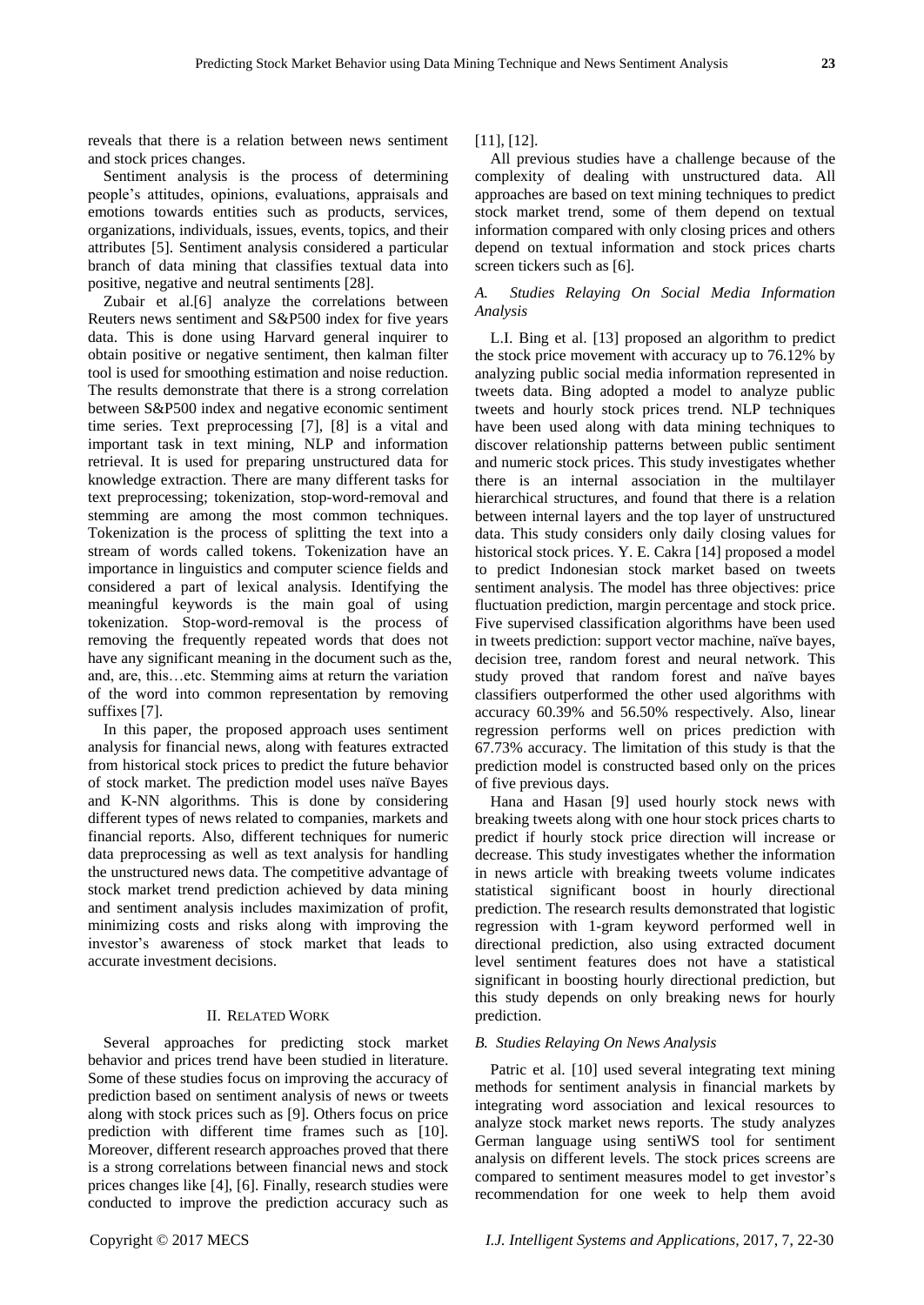investment risks. [Shynkevichl et al.](file:///E:/master/my%20writing%20nagwa%2026-1-2015/17-10/text%20mining%20%20papers%202016/1-5-2016/Stock%20Price%20Prediction%20based%20on%20Stock-Specific%20and%202015.pdf)[15] used multiple kernel learning (MKL) methods to investigate using two categories of news, articles related to sub-industry and articles related to a target stock.

The research investigates if these two categories will enhance the prediction of stock trend accuracy depending on news data and historical stock prices data. Historical stock prices used in Shynkevichl's study are open and close attributes. This study reveals that using different categories of news will enhance the accuracy of prediction up to 79.59 % when polynomial kernels are used on news categories. The study also proved that using support vector machine and k-NN achieve worse prediction accuracy. [In](file:///E:/master/my%20writing%20nagwa%2026-1-2015/text%20mining%20%20papers%202016/news%20sentiment%20anaysis/Using%20Association%20Rule%20Mining%20Stock%20Market%202013.pdf) [16] association rule mining has been used to uncover stock market patterns and generate rules to predict the stock price through helping the investors in the investment decisions. The prediction has been done through giving investors clear insight to decide whether to buy, sell or hold shares. Association rule mining used important six trading technical indicators to generate rules. Naive Bayes algorithm has been used to predict the class label for investor like sell, buy and hold for each stock. This is done through considering the effects of all technical indicator values and calculate the technical indicator that has the highest probability. The limitation of this research is using the closing price only without using the textual financial information, which is insufficient to provide information about event extraction financial news. [Ho'ang and Phayung \[](file:///E:/master/my%20writing%20nagwa%2026-1-2015/17-10/text%20mining%20%20papers%202016/27-4-2016/Stock%20Market%20Trend%20Prediction%20Based%20on%20Text%20Mining%20of%20Corporate2013.pdf)11] proposed a model to predict stock price trend using Vietnam stock index prices data and news information of news publications . In this study, support vector machine algorithm is combined with linear SVM. The results of Hoang's model demonstrate that the accuracy of prediction is improved up to 75%. This study also used the closing prices of the index prices only to predict the trend.

[Jageshwer and Shagufta](file:///E:/master/my%20writing%20nagwa%2026-1-2015/17-10/text%20mining%20%20papers%202016/Using%20Text%20Mining%20and%20Rule%20Based%20Technique%20for%20Prediction%20of%202014.pdf) [12] analyzed the impact of financial news on the stock market prices prediction and daily changes in the index movements. The focus of this study is to improve the accuracy of the prediction by combining technical analysis and the rule based classifier. The prediction model depends on the financial news and monthly average for daily stock price. [Ruchi and Gandhi](file:///E:/master/my%20writing%20nagwa%2026-1-2015/17-10/text%20mining%20%20papers%202016/news%20sentiment%20anaysis/Stock%20Market%20Prediction%20Using%20Data%20Mining2014.pdf) [17] presented a model to predict the stock trends by analyzing non-quantifiable information that is presented in news articles. NLP methodology is built in this model using senti-wordnet 0.3 along with the statistical parameter based module. The model used stock intrinsic values of open and close to output the sentence polarity and the behavior to be either positive or negative. The obtained behavior is based on a statistical parameter, however this study can be improved using other attributes that can affect the stock prices directly along with the data mining prediction algorithms.

[Sadi et al.\[](file:///E:/master/my%20writing%20nagwa%2026-1-2015/17-10/text%20mining%20%20papers%202016/TIME%20SERIES%20ANALYSIS%20ON%20STOCK%20MARKET%20FOR%20TEXT%20MINING%202014.pdf)18] investigated the correlation between the economic news and time series analysis methods over the charts of the stock market closing values. Ten methods have been applied for time series analysis along with using SVM and KNN classifiers. [Y.Kim et al.](file:///E:/master/my%20writing%20nagwa%2026-1-2015/text%20mining%20%20papers%202016/Text%20Opinion%20Mining%20to%20Analyze%20News%20for%202014.pdf)[19] explored the stock market trend prediction using opinion mining analysis for the economic news. Kim's study assumed that there is a strong relation between news and stock prices changes to be either positive or negative changes. This model is built using NLP, news sentiment and opinion mining based sentimental dictionary. This study achieved an accuracy of prediction ranging from 60 % to 65%. [S.Abdullah et al.\[](file:///E:/master/my%20writing%20nagwa%2026-1-2015/text%20mining%20%20papers%202016/Analysis%20of%20Stock%20Market%20using%20Text%20Mining%20and%20NLP%202013.pdf)20] analyzed Bangladesh stock market using text mining and NLP techniques to extract fundamental information from textual data. This study used the information parser algorithm and Apache OpenNLP which is a java based machine learning toolkit for natural language processing to analyze textual data related to the stock market. This study considered the different fundamental factors includes, EPS, P/E ratio, beta, correlation and standard deviation along with price trend from historical data to compare it to the extracted fundamental information. The aim of this study was to help investors make their investment decisions for buy or sell signals.

The previous conducted researches are based on textual data analysis, and they achieved accuracies that do not exceed a range of 75% to 80% for stock trend prediction. In news polarities, the predictions accuracy range does not exceed 76%. The proposed study in this paper, aims at minimizing losses by achieving high accuracy in prediction based on sentiment and historical numeric data analysis.

The discussed pervious researches differ in prediction horizon, some of them predict prices fluctuation for 5 to 20 minutes, hourly and daily after news releases. Among the previous researches goals is to obtain investors recommendation such as [10], others is to predict only news polarities compared with actual trend from historical data.

Attempts to predict the stock market along the history is not just limited to data mining models, there are a lot of studies designed to predict the stock market using neural networks and artificial intelligence such as [29],[30].

In this study, we aim to construct a model to predict news sentiment using NLP techniques and then predict the future stock price trend using data mining techniques. The proposed study presents a new approach with improved prediction accuracy to avoid the big losses and risks of investment and maximizes the stock market profits thus avoids the Economic crises.

#### III. PROPOSED MODEL

The proposed model helps investors avoid risks and financial crises when making investment decisions.

The goal of the proposed model is to predict the stock market behavior, whether it is falling or raising. The proposed architecture combines the analysis of the stock market news and the historical prices together, in order to boost the classification accuracy of the stock market behavior. The study proposes performing text analysis on stock market news to determine the polarity of the news articles. Moreover, stock market historical prices opening, high, low and closing prices (OHLC) are analyzed to

Copyright © 2017 MECS *I.J. Intelligent Systems and Applications,* 2017, 7, 22-30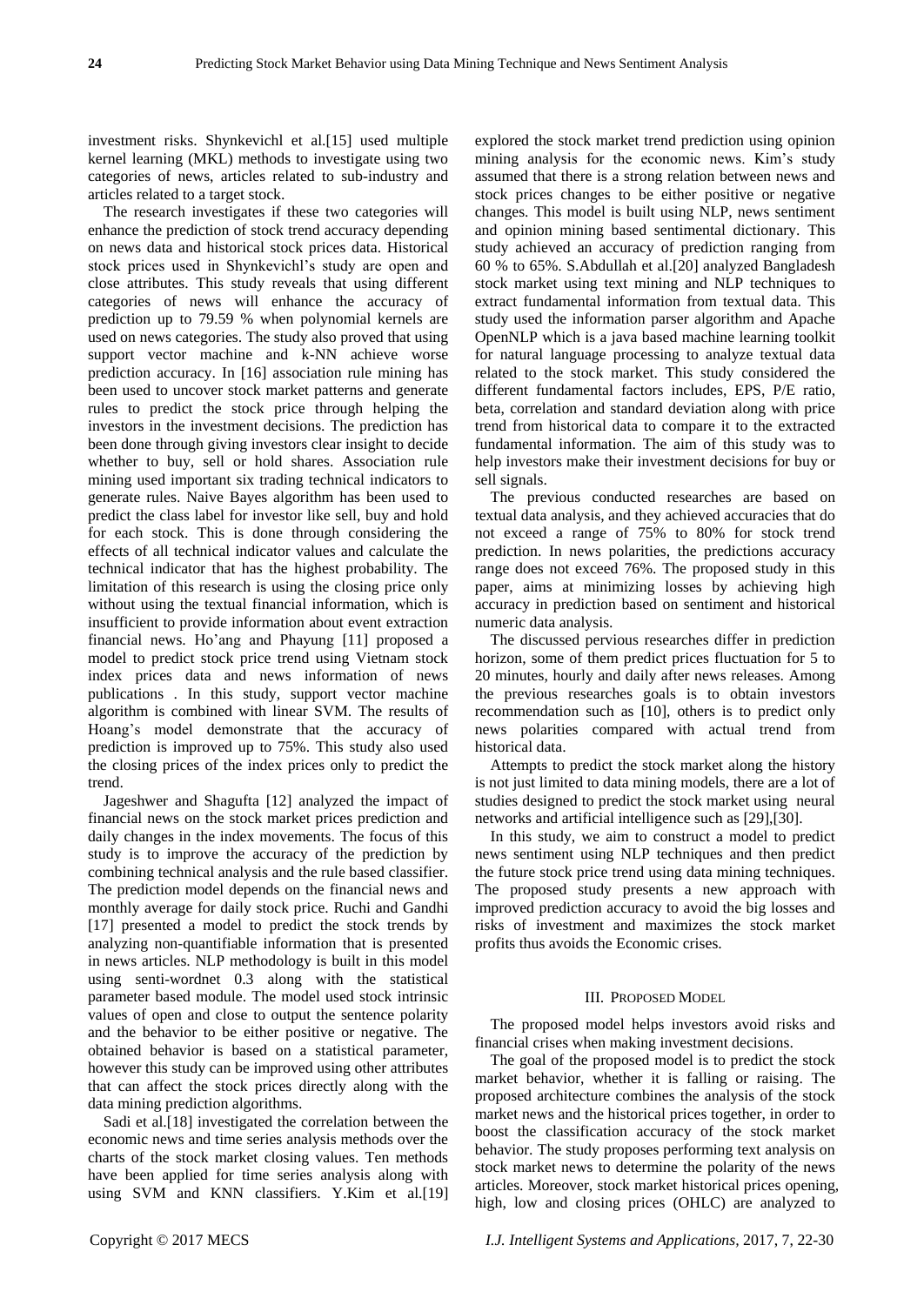predict the future trends.

Open price is the open value of the stock in the current day, high and low prices are the highest and lowest values of the stock during a day respectively, and close price is the closing value of the stock for the current day.

To achieve the required target, the following tasks are applied as shown in Fig. 1.

 Sentiment analysis of stock news articles is performed in the sentiment analysis component. In this step, preprocessing techniques are followed by Naive Bayes algorithm to determine the sentiment for each news article or company's financial reports.

In the numeric data analysis component,

preprocessing step is performed on numeric stocks data. The output of this process are two separate feature vectors, one containing labeled news articles to be either 'positive' or 'negative', and the other containing numeric stock data.

 The two feature vectors are combined based on the date of each stock's news and numeric data. This forms one concatenated feature vector containing numeric and sentiment data for each stock. Finally, K -Nearest Neighbor algorithm is used to predict the future stock price behavior, either 'raise' or ‗fall'.

Details about the architecture are presented in the following sections.



Fig.1. The Proposed Model For Stock Trend Prediction

#### *A. Data Description*

In this study data of three companies traded in NASDAQ are used. NASDAQ is "the largest stock-based equity securities market in the United States"[21],[22]. These three companies are yahoo Inc, Microsoft Corporation MSFT and Facebook Inc (FB Inc). Two data sets are collected, news and numeric data. For news, data is collected from different data sources such as nasdaq.com, Reuters, wall street journal, marketwatch.com, zacks.com, yahoo finance, Google finance, ecomomics.com. Each day news is posted about the market and about companies, some of these are news article and others are considered financial reports for the companies. We collected three news articles per day. The considered news in this study are news about company dividends or stocks dividends, news about outstanding shares changing, company splitting, merge of companies stocks by financial experts and financial reports.

For numeric data, we considered the following

attributes opening, high, low and closing prices (OHLC) as these have direct effect on the prediction of the future stock prices trend.

## *B. Proposed Model Component Description*

This section describes each component of the proposed model. We begin by explaining the first component:

## *1) Sentiment Analysis Component*:

In this component, the analysis of stock news data is performed as follows: For news data, the objective is to classify news to be either positive or negative sentiments. To achieve this, data preprocessing is performed on news text, followed by news classification using Na  $\ddot{v}$ e Bayes algorithm. The following section describes the details of the proposed steps.

#### Text preprocessing

There are a several preprocessing steps are performed as follow: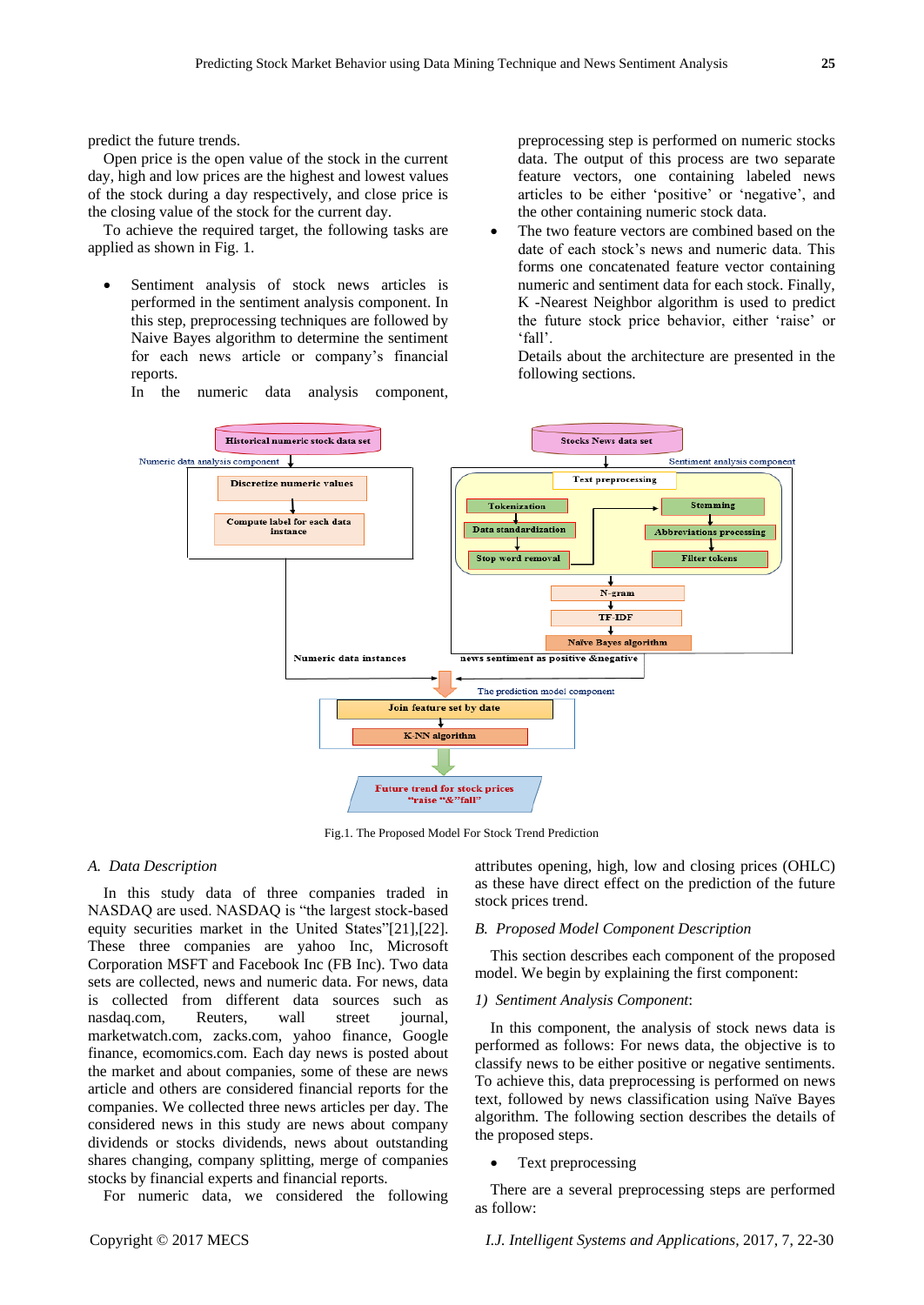Tokenization: Each news article or financial report document is split into meaningful words called tokens.

Data standardization: Using data standardization techniques for data consistency, this is done by transforming all words in articles and reports about companies in a document into lower case.

Stop-word-removal: Words that do not have a significant meaning in the documents such as: the, a, of…etc. are removed to reduce the number of features and improve the performance.

Stemming: Porter stemmer is applied on the data to return each word to its stem and remove suffixes such as (-Ed,-ing,-ion…etc.) to reduce the complexity in the document and minimize the processing time which improve the model performance.

Abbreviation processing: Creating a list of abbreviations such as "U.S" for United States, "FB Inc." for Facebook income …etc. then replace the abbreviations.

Filter tokens: Words that consist of two or less characters are filtered.

In document representation we use a word vector representation that represents each word as a real vector to reduce the complexity of dealing with text data.

N-Gram:

After data preprocessing, N-Gram features extraction is performed. N-gram is a series of tokens or words of length n and is used in many text mining and NLP tasks. The proposed model creates n-gram for stocks news documents to extract keyword features from news corpus.

Setting n=2 means that a sequence of two-words for each document is generated. This step raises the accuracy of the classifier because of the achieved information or features from two sequence of word combinations. Ngram based extraction is proved to have a robust performance in extracting features from text due to different aspects. First, the automatic capturing for the most frequent roots in stock market data. Second, the good representation that is provided by n-gram, does not require using a specific dictionary. Third, its tolerance for deformation and spelling errors[23].

TF-Idf:

(Term frequency –inverse document frequency) a feature weighting method which is used to reveal the importance of the words in the document or a collection of corpus. The proposed model uses TF-Idf to determine the value of each word in a document through the ratio of Idf in a specific document to all documents that have the word appearance. Words that have high value imply that there is a strong relation with the document that it appears in. Equation (1) represents tf-idf calculation [24],[25] where tf is the term frequency for term t in document d, that gives weight for the term based on the term occurrence in a document. Inverse document frequency Idf adjusts the weight of processing a token for an item based upon the number of items that contain the term in the existing database[26]. This is because a term that occurs in a few documents is likely to be a better

discriminator than a term that appears in most or all documents. According to equation 1, Tf-Idf is calculated where nt is the number of documents that have term t and n is the total number of documents to be analyze.

$$
tf - idf = \frac{n_t}{n} * \log_2(n/n_t)
$$
 (1)

## Na we Bayesian classifiers:

Naïve Bayes classifier is used to classify the stock news to be either positive or negative sentiment based on TF-idf values. The Na ive Bayes algorithm assumes that the effect of an attribute value on a given class is independent of the values of the other attributes. This assumption is called class conditional Independence. Naïve Bayes classifier has been used to predict the polarity of each document because of its simplicity and speed in text classification. It assigns each document into the positive or negative class:

$$
PNB(c|d) = \frac{P(c) \times (\prod_{i=1}^{m} P(f_i|c)^{ni(d)})}{P(d)}
$$
(2)

Equation  $(2)$  represents the calculation of na  $\ddot{v}$  e Bayes classifier where fi is the feature that appears in the document and  $n_i$  (d) are the number of occurrences of the features in the document. Na ve Bayes classifier determines the polarity of the news to be either positive or negative with reasonable accuracy of the model for three different companies as follow yahoo, Msft, Fb Inc.

## *2) Stocks Numeric Data Preprocessing Component*

For numeric stock prices, the features used are open, high, low and close. The first step, discretizes numeric values by converting all numeric attributes into discrete values to be positive, negative or equal [19]. This is performed by comparing all numeric values for each attribute with previous closing price value. After comparison, if the value of the attribute is greater than the previous closing price value, then this attribute value will be replaced with "positive", if the attribute value is less than the previous closing price value it will be replaced with "negative".

Finally, if the value of attribute is equal to the value of closing price then it is replaced with "equal". Briefly this means that all four attributes values will be labelled with "positive", "negative "and "equal" based on the comparative with the previous day closing price. The second step, computes a label for each data instance, the trend 'raise' or 'fall' is calculated based on the difference between the closing price of the current day and the previous day. The output of this stage is used as input to the prediction model.

#### *3) The Prediction Model component*

The proposed prediction model combines news data with numerical stock prices to investigate the influence of news releases and numeric data on stock raising and falling movements. The prediction model component consists of two steps, they are described in the following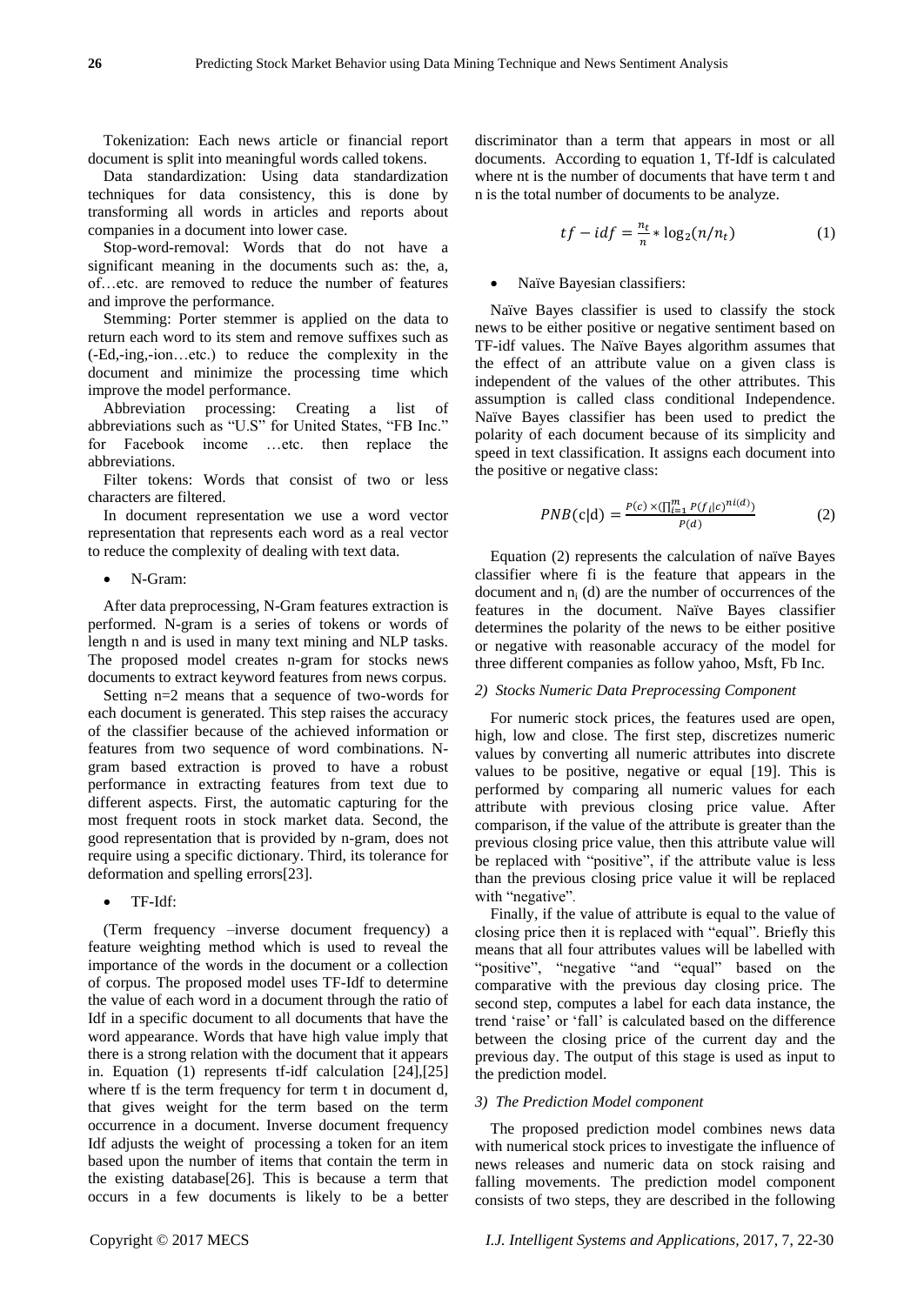sections.

Joining Feature Set by Date

Both feature vectors from the previous step are augmented together. News sentiment and numeric data are joined by stock date; resulting in the following features: news sentiment, open, high, low and closing prices for each day. It is important to note that we rely on multiple news for each day instead of one, which will provide more information about the stock prices behavior.

Stock Prediction (KNN classifier)

The final step is to predict the stock class based on the collected feature set. Data is split into training and testing sets, and K-NN classifier is used to predict the stock trend fall or raise. KNN classifier is a method for classifying objects based on the closest training examples in the feature space. The class label is assigned the same class as the nearest K instances in the training set. KNN is a type of lazy learner strategy that delays the process of applying the model on training data only if it is necessary to classify test data. KNN classifier is considered a flexible and simple classification technique where information about the training data distribution is available [3], [27].

#### IV. EXPERIMENT AND EVALUATION

This section describes the experiment results performed to predict the stock market behavior using data mining and news sentiment analysis. The experiment consists of two phases, the first phase describes the results of news sentiment analysis component that classifies news into positive or negative. The second section describes the result of the prediction model for the

stock market behavior to be either positive or negative. In both phases of the experiment three company's data have been used. These companies are yahoo inc, Google inc and Facebook inc. In the sentiment analysis phase, the news data is divided into training and testing sets. The training set is used to learn the model and the testing set to validate it. The training data contains the news content with its sentiment as positive or negative to learn the model. The testing data contains the news content and the model should be able to correctly classify the testing data instances into positive or negative news. The following sections describes the results of the experiments.

#### *A. Results of News Sentiment Analysis Component*

The results of news sentiment analysis model are presented in table 1. The results show that accuracy achieved for sentiment analysis model is up to 86.21% for yahoo Inc Company, 82.76% accuracy for FB Inc and 72.73% for Msft company. This high achieved accuracy of our model compared to previous researches is due to using na we Bayes algorithm along with NLP techniques and Tf-idf. Naive Bayes algorithm gives good performance, high accuracy and performed well with textual data. As shown in the obtained results we achieved higher accuracy for news polarities than other previous studies. The lower accuracy results of Msft Inc are due to lower number of data instances compared to news collected for Yahoo and FB.

Fig. 2 shows samples of actual and predicted sentiment polarities as positive or negative for news data. The representation of the feature weighting method Tf-idf that reveals the importance of the word in the document or a collection of corpus along with n-gram that creates two ngram for stocks news documents and extracted keyword features from news corpus as shown in fig. 2.

| Sentiment | predicted<br>sentiment | fell  | fell-<br>expect | fell-<br>unexpectedly | earn  | earn-<br>season | earn-<br>growth | close | close-<br>point | board-<br>director | open  | open-<br>session |
|-----------|------------------------|-------|-----------------|-----------------------|-------|-----------------|-----------------|-------|-----------------|--------------------|-------|------------------|
| positive  | positive               | 0.078 | 0.148           | 0                     | 0     | 0               | 0               | 0.032 | 0.021           | 0                  | 0.057 | 0                |
| negative  | negative               | 0     | 0               | 0                     | 0     | 0               | 0               | 0.029 | 0.013           | 0                  | 0.026 | 0.055            |
| positive  | positive               | 0     | 0               | 0                     | 0.096 | 0               | 0.035           | 0     | 0               | 0                  | 0     | 0                |
| negative  | negative               | 0.044 | 0               | 0                     | 0     | 0               | 0               | 0     | 0               | 0                  | 0.032 | 0                |
| positive  | negative               | 0     | 0               | 0                     | 0.125 | 0.050           | 0               | 0     | 0               | 0.042              | 0     | 0                |
| negative  | negative               | 0     | 0               | 0                     | 0     | 0               | 0               | 0.106 | 0.020           | 0.061              | 0.014 | 0.030            |
| negative  | positive               | 0.075 | 0.142           | 0.120                 | 0.044 | 0.142           | 0               | 0.031 | 0               | 0                  | 0.054 | 0                |
| positive  | positive               | 0     | 0               | 0                     | 0.055 | 0               | 0               | 0     | 0               | 0                  | 0     | 0                |
| positive  | positive               | 0     | 0               | 0                     | 0.221 | 0               | 0.097           | 0.015 | 0.023           | 0                  | 0     | ٥                |
| positive  | positive               | 0.085 | 0.161           | 0                     | 0.050 | 0.161           | 0               | 0.035 | 0.019           | 0                  | 0.061 | 0.033            |
| negative  | negative               | 0     | 0               | 0                     | 0     | 0               | 0               | 0.014 | 0.016           | 0.056              | 0.013 | 0.027            |
| positive  | positive               | 0     | 0               | 0                     | 0     | 0               | 0               | 0.012 | 0               | 0                  | 0.011 | 0.023            |
| positive  | positive               | 0     | 0               | 0                     | 0     | 0               | 0               | 0.011 | 0               | 0                  | 0     | 0                |
| positive  | positive               | 0     | 0               | 0                     | 0     | 0               | 0               | 0     | 0               | 0                  | 0     | 0                |
| positive  | positive               | 0     | 0               | 0                     | 0.182 | 0               | 0               | 0     | 0               | 0                  | 0     | 0                |

Fig.2. Sample of sentiment analysis results actual and predicted sentiment with Tf-idf and N-gram

From Kappa statistics, it is approved that na  $\ddot{v}$ e Bayes algorithm shows high degrees of acceptance for

sentimental model as 0.71, 0.400, and 0.65 respectively as shown in table 1.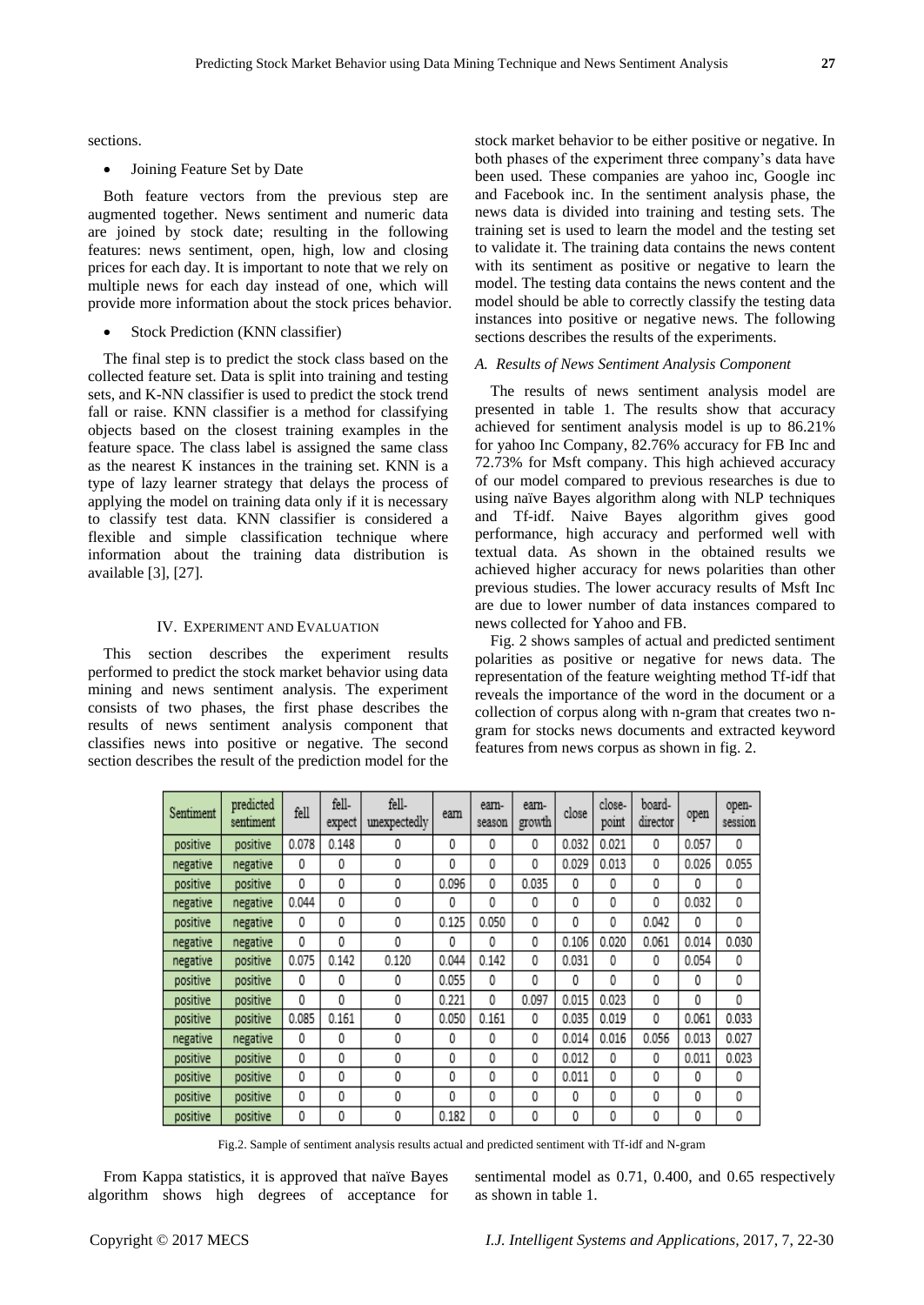| Table 1. Results of Sentiment Model with Na ve Bayes Classifier |  |  |
|-----------------------------------------------------------------|--|--|
|-----------------------------------------------------------------|--|--|

| <b>Measurements</b> | Yahoo Inc | Msft Inc | <b>FB</b> Inc |
|---------------------|-----------|----------|---------------|
| accuracy            | 86.21%    | 72.73%   | 82.76%        |
| Kappa               | 0.717     | 0.400    | 0.65          |

The results proved that our proposed model achieved higher accuracy than the previous studies for the stock market news sentiment analysis. All the previous accuracies for stock market news sentiment analysis models do not exceed the range of 70 to 76%. In our proposed model. We obtained a range of accuracies ranging from 72.73% to 86.21%. Fig. 3 represents the correlation coefficient between the actual and predicted data labels as positive or negative.



Fig.3. The correlation for the sentimental model Classification

Table 2. Results of performance of the model

|                 | <b>Prediction accuracy</b>                      |        |        |  |  |
|-----------------|-------------------------------------------------|--------|--------|--|--|
|                 | <b>SVM</b><br><b>Naive Baves</b><br><b>K-NN</b> |        |        |  |  |
| vahoo inc       | 75.86%                                          | 58.62% | 86.21% |  |  |
| <b>Msft</b> inc | 69.70%                                          | 66.67% | 72.73% |  |  |
| Fb inc          | 72.41%                                          | 68.97% | 82.76% |  |  |

The correlation values demonstrated that the proposed model implies high degree of acceptance for news classification. The correlation values for three companies are 0.72, 0.40, and 0.65 for yahoo, Msft and Fb respectively.

For evaluating the sentiment analysis model based Na üve bayes classifier with Support Vector Machine (SVM) and K-NN algorithms. The results of the comparison are summarized in table 2. The table contains the results for the implementation of two classification algorithms with the prediction accuracy of our model and others, which are SVM and K-NN.

By comparing the prediction accuracy of the proposed model using na we Bayes algorithm and other mentioned two algorithm, the comparison demonstrated that naïve byes algorithm outperforms the SVM and K-NN algorithms with textual data. Also, SVM has the lowest accuracy in dealing with textual data for our experimental dataset finding.

The performance of algorithm effects on the experimental dataset. Fig 4 represents the performance of other two classic data mining algorithms which are, K-NN and SVM on our excremental dataset. It was found that the different algorithms have an impact on the accuracy of the experimental dataset.



Fig.4. The comparison results of Sentimental Model algorithms with Naïve Bayes Classifier

#### *B. Results of future stock trend prediction component*

Table 3 shows the accuracy of prediction when applying our model using sentiment analysis and numeric data, compared to prediction accuracy when using sentiment analysis only. The obtained results are compatible with researches findings that, there is the strong relation between news and stock prices changes. All related studies depend on text analysis and use closing price in order to calculate trend or to compare trend results. The related studies achieved accuracies that do not exceed the range from 75% to 80% for the stock trend prediction.

Table 3. Results of Future Stock Trend Prediction Model Using K-NN Classifier

| <b>Measurements</b> | sentiment<br>attributes | sentiment<br><b>&amp;numeric</b><br>attributes |  |  |
|---------------------|-------------------------|------------------------------------------------|--|--|
| accuracy            | 59.18%                  | 89.80%                                         |  |  |
| kappa               | 0.078                   | በ 79                                           |  |  |

This study finds that depending only on the sentiment analysis for news in stock trend prediction produces accuracies starting from 59.18% up to 63%. Alternatively, when considering the numeric attributes represented in the open, high, low and closing prices, this enhance the prediction accuracy up to 89.80% for stock trend prediction. The prediction model depends on K-NN algorithm that performs well on textual and numeric data. The results demonstrate that our model is an effective way to improve the prediction accuracy of stock trend prediction with the higher accuracy. Kappa statistics demonstrates that using K-NN algorithm for stock trend prediction has a high degree of acceptance as 0.0789, 0.7879.

Our methodology is an effective way to improve the prediction accuracy of the stock market behavior based on sentiment analysis and historical numeric values. To verify this method, our proposed model is compared with the accuracies of previous studies results. Table 4 demonstrates that our proposed model outperforms the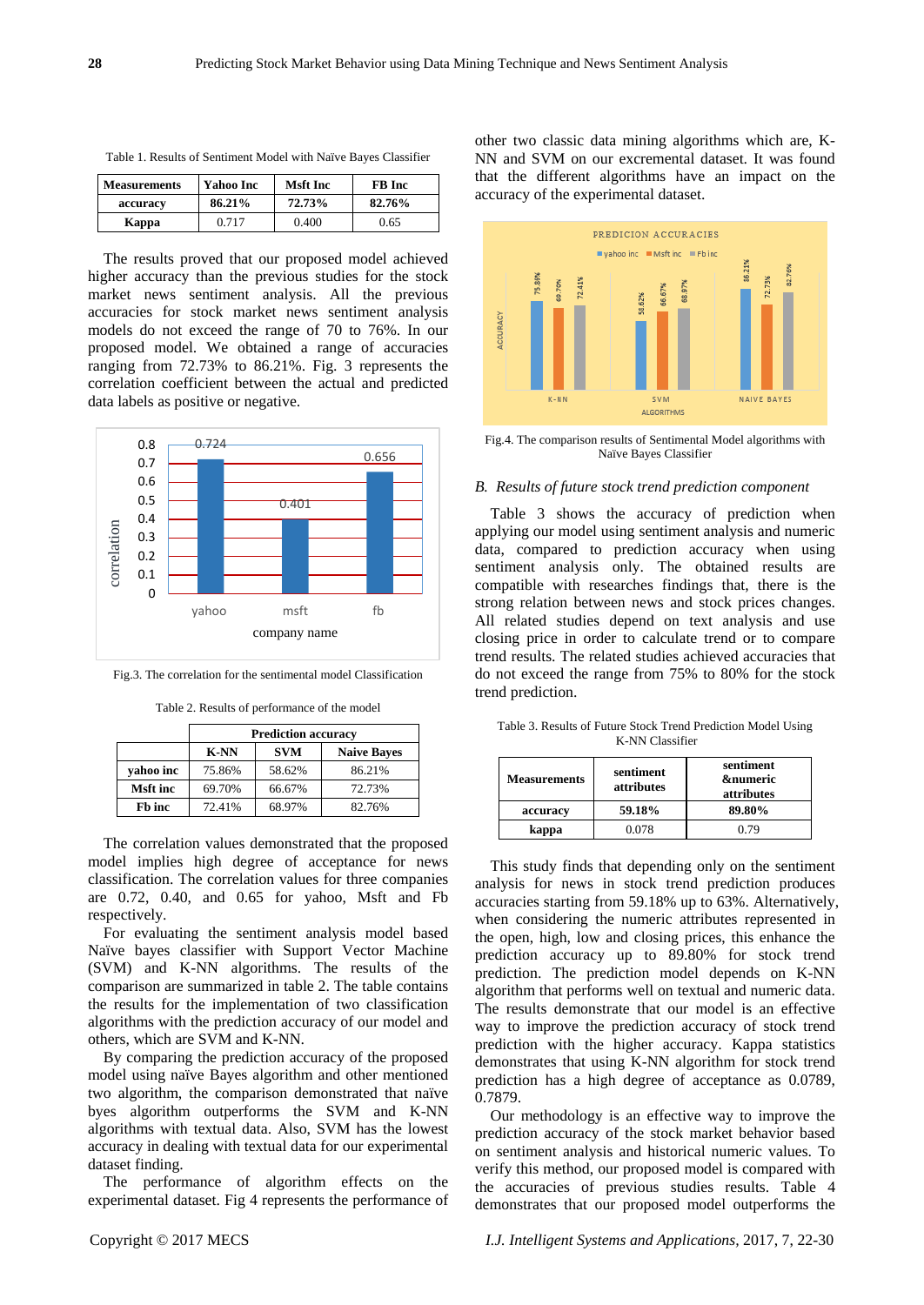other previous studies.

Table 4. Previous studies results for the stock market behavior perdition Compared with our proposed model accuracy

| <b>Previous Studies</b>       | <b>Accuracy</b> |  |  |
|-------------------------------|-----------------|--|--|
| L.L Bing et al. model [13]    | 76.12           |  |  |
| Y.Cara et al. model [14]      | 60.39% :67.73%  |  |  |
| Shynkevichl et al. model [15] | 79.59%          |  |  |
| Phyng model [11]              | 75%             |  |  |
| y.Kim et al. model [19]       | $60\% : 65\%$   |  |  |
| our proposed model            | 89.80%          |  |  |

#### V. CONCLUSION

The proposed model investigated the simultaneous effect of analyzing different types of news along with historical numeric attributes for understanding stock market behavior. Our proposed model improved the prediction accuracy for the future trend of stock market, by considering different types of daily news with different values of numeric attributes during a day.

Three categories of news data were considered: news relevant to market, company news and financial reports that were published by financial experts about stocks. The proposed model consists of two stages, the first stage is to determine the news polarities to be either positive or negative using naïve Bayes algorithm, and the second stage incorporates the output of the first stage as input along with the processed historical numeric data attributes to predict the future stock trend using K-NN algorithm. The results of our proposed model achieved higher accuracy for sentiment analysis in determining the news polarities by using Naïve Bayes algorithm up to 86.21%. In the second stage of analysis, results proved the importance of considering different values of numeric attributes. This achieved the highest accuracy compared to other previous researches, our model for predicting the future behavior of stock market obtained accuracy up to 89.80%.

In the proposed model, both Naïve Bayes and K-NN methods lead to the best performance. The results of the proposed model are compatible with researches that state that there is a strong relation between stock news and changes in stock prices. This model can be updated in the future by including some technical analysis indictors, also we can consider the recognition of emotional sentences in determining news polarities, as well as the influence of news that appears in social media.

#### **REFERENCES**

- [1] B. O. Wyss, "Fundamentals of the stock market," p. 245, 2000.
- [2] M. K. Jiawei Han, *Data MiningConcepts and Techniques*, Second Edi. Urbana-Champaign, 2006.
- [3] K. Tan , steinbach, *Introduction to data mining*. 2006.
- [4] W. Walter, K. Ho, W. R. Liu, and K. Tracy, "The relation between news events and stock price jump : an analysis based on neural network," 20th Int. Congr. Model. *Simulation, Adelaide, Aust. 1–6 December 2013 www.mssanz.org.au/modsim2013*, no. December, pp. 1–6,

2013.

- [5] A. Søgaard, "Sentiment analysis and opinion mining," ... *Lang. Comput. Group, Microsoft Res. Asia …*, no. May, 2013.
- [6] K. J. C. Sahil Zubair, "Extracting News Sentiment and Establishing its Relationship with the S  $&$  P 500 Index," *48th Hawaii Int. Conf. Syst. Sci. Extr.*, 2015.
- [7] C. Paper, "Preprocessing Techniques for Text Mining Preprocessing Techniques for Text Mining," *J. Emerg. Technol. Web Intell.*, no. October 2014, 2016.
- [8] pasi tapanainen gregory grefenstette,  $T_M$  what is a word,what is a sentence?problem of tokanization," *maylan Fr.*, p. 9, 1994.
- [9] H. D. Hana Alostad, "Directional Prediction of Stock Prices using Breaking News on Twitter," IEEE/WIC/ACM *Int. Conf. Web Intell. Intell. Agent Technol.*, pp. 0–7, 2015.
- [10] M. F. Patrick Uhr, Johannes Zenkert, "Sentiment Analysis in Financial Markets," IEEE Int. Conf. Syst. Man, Cybern., pp. 912–917, 2014.
- [11] P. M. Hoang Thanh, "Stock Market Trend Prediction Based on Text Mining of Corporate Web and Time Series Data," *J. Adv. Comput. Intell. Intell. Informatics*, vol. 18, no. 1, 2014.
- [12] S. M. Price, J. Shriwas, and S. Farzana, "Using Text" Mining and Rule Based Technique for Prediction of," *Int. J. Emerg. Technol. Adv. Eng.*, vol. 4, no. 1, 2014.
- [13] L. I. Bing and C. Ou, "Public Sentiment Analysis in Twitter Data for Prediction of A Company ' s Stock Price Movements,‖ *IEEE 11th Int. Conf. E-bus. Eng. Public*, 2014.
- [14] B. D. T. Yahya Eru Cakra, "Stock Price Prediction using Linear Regression based on Sentiment Analysis," *Int. Conf. Adv. Comput. Sci. Inf. Syst.*, pp. 147–154, 2015.
- [15] Y. Shynkevichl, T. M. Mcginnityl, S. Colemanl, and A. Belatrechel, "Stock Price Prediction based on Stock-Specific and Sub-Industry-Specific News Articles," 2015.
- [16] S. S. Umbarkar and P. S. S. Nandgaonkar, "Using Association Rule Mining : Stock Market Events Prediction from Financial News," vol. 4, no. 6, pp. 1958– 1963, 2015.
- [17] R. Desai, "Stock Market Prediction Using Data Mining 1," vol. 2, no. 2, pp. 2780–2784, 2014.
- [18] I. Journal, O. F. Social, and H. Studies, "TIME SERIES ANALYSIS ON STOCK MARKET FOR TEXT MINING," vol. 6, no. 1, pp. 69-91, 2014.
- [19] Y. Kim, S. R. Jeong, and I. Ghani, "Text Opinion Mining to Analyze News for Stock Market Prediction," Int. J. Adv. *Soft Comput. Its Appl.*, vol. 6, no. 1, pp. 1–13, 2014.
- [20] S. S. Abdullah, M. S. Rahaman, and M. S. Rahman, ―Analysis of stock market using text mining and natural language processing," 2013 Int. Conf. Informatics, *Electron. Vis.*, pp. 1–6, 2013.
- [21] U. States and E. Commission, "SECURITIES AND EXCHANGE COMMISSION THE 'TRANSITION REPORT PURSUANT TO SECTION 13 OR 15 ( d ) OF THE SECURITIES," vol. 302, 2014.
- [22] N. L. More, C. T. Any, and O. U. S. Equities, "About NASDAQ.'
- [23] D. Lyon and B. Cedex, "N-grams based feature selection and text representation for Chinese Text Classification ZhihuaWEI," *Int. J. Comput. Intell. Syst.*, vol. 2, no. 4, pp. 365–374, 2009.
- [24] salton and Buckley, "Term Weighting Approaches in Automatic Text Retrieval," Inf. Process. Manag., vol. 24(5), p. 513–523., 1988.
- [25] V. Kotu and B. Deshpande, *Predictive Analytics and Data Mining*. 2015.